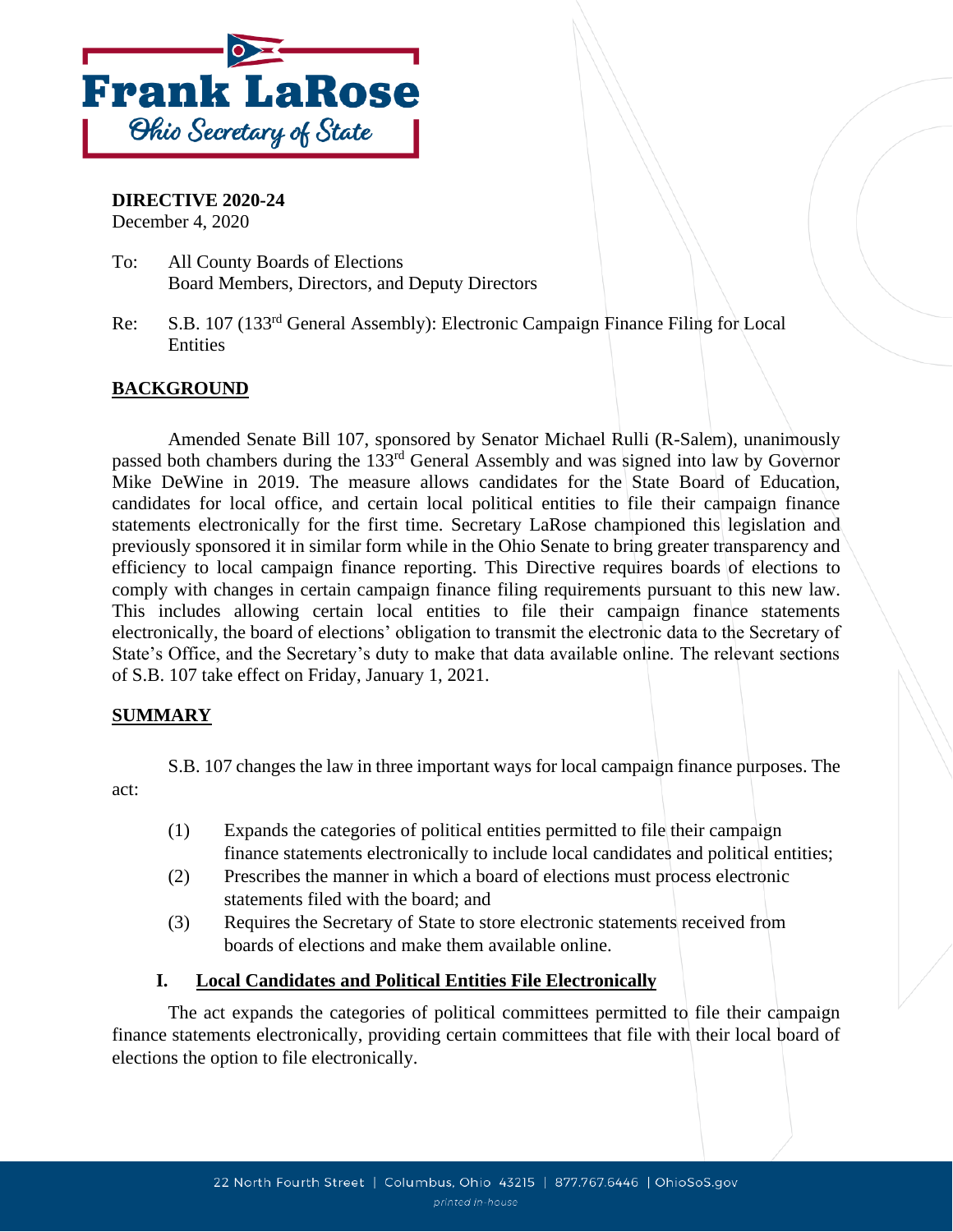Beginning January 1, 2021, each board must be able to accept electronic filings from local candidates that have historically filed via paper with the board. Those local candidates include candidates for an office *other than* a statewide office, member of the General Assembly, or judge of a court of appeals. Candidates for statewide office, members of the General Assembly, and judges of a court of appeals will continue to file with the Secretary's Office.

The act provides that a county political party, other than a party's state candidate fund or restricted fund that has received corporate or labor organization contributions, may begin filing electronically with their board of elections as of January 1,  $2021$ .<sup>1</sup> Political action committees and political contributing entities whose contributions and expenditures pertain only to local candidates and issues may begin filing electronically with their board of elections as of January 1, 2021.

The Secretary of State's Office worked with county boards of elections to pilot and test the system prior to deployment. Likewise, the Secretary of State's Office developed a learning center for both the boards of elections and filers to understand the electronic system, including user guides for the boards and committees with step by step instructions on system functions. The user guides are posted in the [learning center](https://boefileapp.ohiosos.gov/ords/f?p=BOEFILE:LEARNCTR) on the BOe-file homepage and within the BOe-file system.

## **II. Board of Elections Transmit Electronic Statements to the Secretary of State**

The act requires a board of elections that receives an electronically filed statement to transmit the statement to the Secretary of State within five business days of receipt. If the board receives an addendum or an amended statement, the board must transmit the addendum or amended statement by the close of business on the day of receipt.<sup>2</sup> A board of elections that receives an electronically filed statement must immediately acknowledge receipt and preserve the statement. The Secretary of State's Office worked with county boards of elections to develop an electronic filing system. The user guides are posted in the [learning center](https://boefileapp.ohiosos.gov/ords/f?p=BOEFILE:LEARNCTR) on the BOe-file homepage and within the BOe-file system.

### **III. Storage and Publication of Electronically Filed Statements**

The act requires the Secretary of State to store campaign finance statements filed electronically with a board of elections in the same manner as other electronic statements, for at least six years.<sup>3</sup> Additionally, the Secretary of State will publish online campaign finance statements filed electronically with a board of elections in the same manner as other electronic statements.

# **PART ONE – ONLINE FILING SYSTEM: BOE-FILE**

The Secretary of State's Office developed a program, entitled BOe-file, to enable the online filing required under the act. This BOe-file local committee campaign finance filing system is publicly accessible online through a common web browser on computers and mobile devices. The

<sup>&</sup>lt;sup>1</sup> County party state candidate funds and restricted funds that receive corporate or labor organization contributions must continue to file electronically with the Secretary of State.

 $2$  [R.C. 3517.106\(E\)\(2\).](https://codes.ohio.gov/orc/3517.106v2)

 $3 \overline{R.C. 3517.106(B) \text{ and } (D)}$ .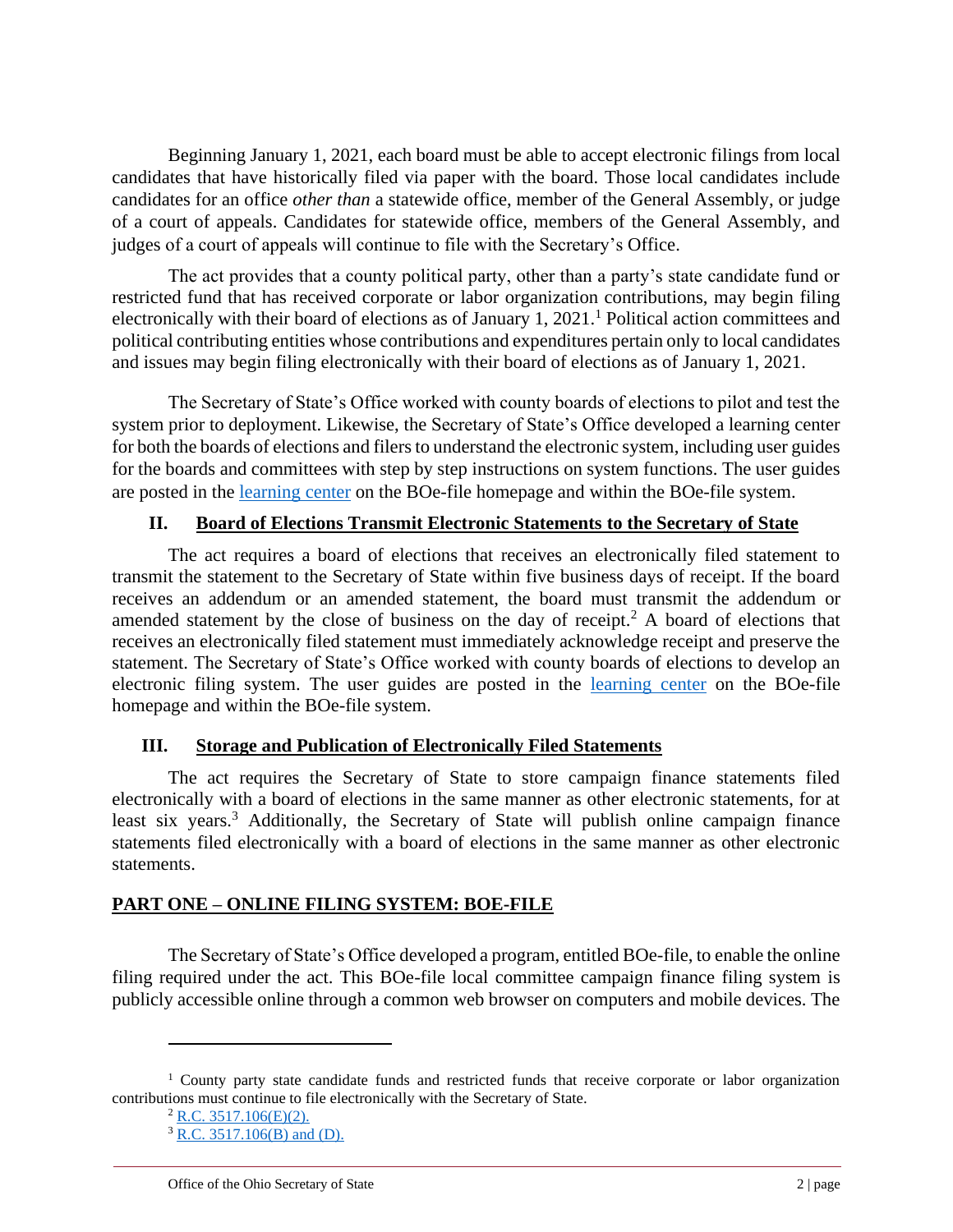Secretary of State will provide boards of election two links: the first to the BOe-file system and the second to the Secretary of State's public disclosure website.

As explained below, implementation of BOe-file will take place in three phrases. Counties are placed in three groups and will implement BOe-file in chronological order. The Secretary of State will provide the links to the boards in accordance with the following schedule:

**Group 1**: Franklin, Gallia, Lake, Mahoning, Montgomery, Seneca, and Stark counties received access to BOe-file and the public disclosure website for board familiarization on December 2, 2020 and made the links accessible on their board website on December 3, 2020.

**Group 2**: Auglaize, Brown, Clinton, Delaware, Miami, Richland, Sandusky, Union, Wood, and Wayne counties will receive access to BOe-file and the public disclosure website for board familiarization on December 14, 2020 and shall make the links accessible on their board website on December 16, 2020.

**Group 3**: Adams, Allen, Ashland, Ashtabula, Athens, Belmont, Butler, Carroll, Champaign, Clark, Clermont, Columbiana, Coshocton, Crawford, Cuyahoga, Darke, Defiance, Erie, Fairfield, Fayette, Fulton, Geauga, Greene, Guernsey, Hamilton, Hancock, Hardin, Harrison, Henry, Highland, Hocking, Holmes, Huron, Jackson, Jefferson, Knox, Lawrence, Licking, Logan, Lorain, Lucas, Madison, Marion, Medina, Meigs, Mercer, Monroe, Morgan, Morrow, Muskingum, Noble, Ottawa, Paulding, Perry, Pickaway, Pike, Portage, Preble, Putnam, Ross, Scioto, Shelby, Summit, Trumbull, Tuscarawas, Van Wert, Vinton, Warren, Washington, Williams, and Wyandot counties will receive access to BOefile and the public disclosure website for board familiarization on December 28, 2020 and shall make the links accessible on their board website on December 30, 2020.

After receiving the links, boards must familiarize themselves with the functionality of the applications and their operation. Two days after receipt, boards must publicly post each link on their board website under a descriptive heading to make the BOe-file system and the public disclosure website available through the board's website.

### **PART TWO – EARLY ADOPTERS' FILING**

To ensure the system is fully operational for filers beginning January 1, 2021, county boards of elections must follow the new BOe-file system implementation guidance. Boards must allow access for committees to be early adopters in accordance with the schedule above. However, because committees are not authorized by law to file electronically until January 1,  $2021$ ,<sup>4</sup> the board of elections must print, accept, and maintain the board-printed submission as the board

<sup>4</sup> S.B. 107 takes effect on January 1, 2021.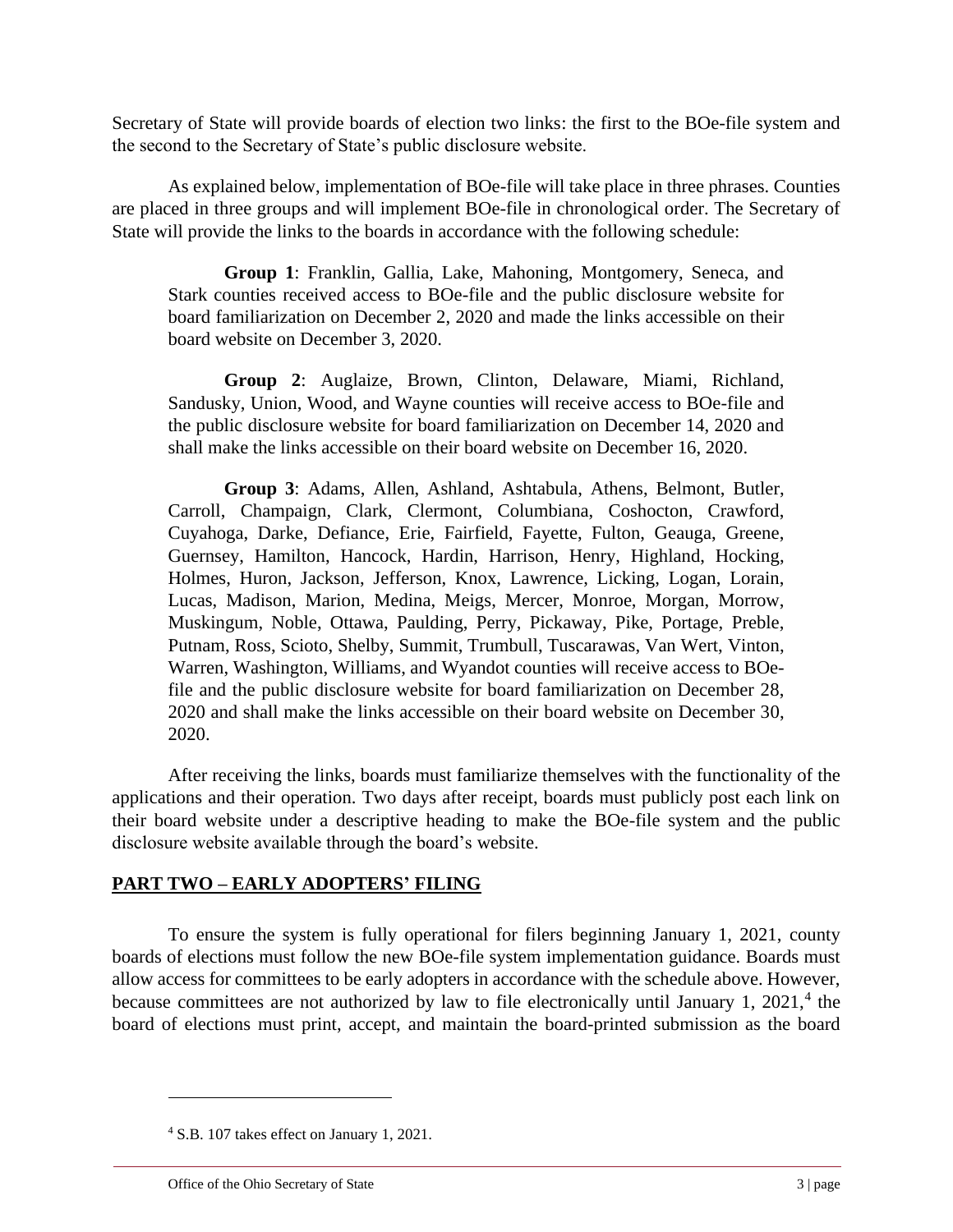would normally maintain a committee's filing. The board must protect any uploaded attachments that may contain sensitive information in accordance with Ohio's public records laws.

Accordingly, Group 1 counties that opened public access to BOe-file on December 3, 2020 must print and stamp as received any electronically filed campaign finance report no later than 4:00 p.m. on Friday, December 11, 2020. That newly-stamped report should be considered the committee's paper filed campaign finance report in accordance with [R.C. 3517.10.](http://codes.ohio.gov/orc/3517.10v2) 

All counties must, no later than 4:00 p.m. on Monday, January 4, 2021, print and stamp as received any electronically filed campaign finance report received prior to January 1, 2021, with that stamped report being considered the committee's paper filed campaign finance report as indicated on the report.

# **PART THREE – BOE-FILE USAGE**

Filers are able to submit Designation of Treasurer ("DOT"), campaign finance reports, and associated attachments electronically on BOe-file. The process for filing in the system is as follows:

- System users will create a user account, utilizing the user's provided email address to verify the user's identity.
- Candidates or authorized representatives for other entities will enter DOT information and electronically sign the form.
- The system will then email other required signers, typically the treasurer and deputy treasurer, if appointed, for them to create their own user account and electronically sign to acknowledge their appointment.
- Once the candidate or authorized party begins the DOT submission process and the treasurer signs to acknowledge their appointment, the relevant board of elections will receive an email notifying them that a committee has submitted a DOT for review.
- The board of elections must log in to BOe-file to review the committee's filing, then accept the creation of the committee, reject the committee's creation with an explanation, or redirect the filing to the proper filing location if filed in the wrong jurisdiction.
- Users will be able to create and submit campaign finance reports while their DOT is being reviewed, but the committee's data will not be publicly accessible on the disclosure website until the board approves the committee creation.
- Boards will receive an automated email notification after each committee submits an electronically filed report with their office.
- The board can then either examine the filing in the BOe-file system or print the report for examination in accordance with the respective board's practices.
- The Secretary of State's public disclosure website will make committee data searchable online for six years, but all committee filed data will be maintained in BOe-file and accessible to the board of elections for the foreseeable future.